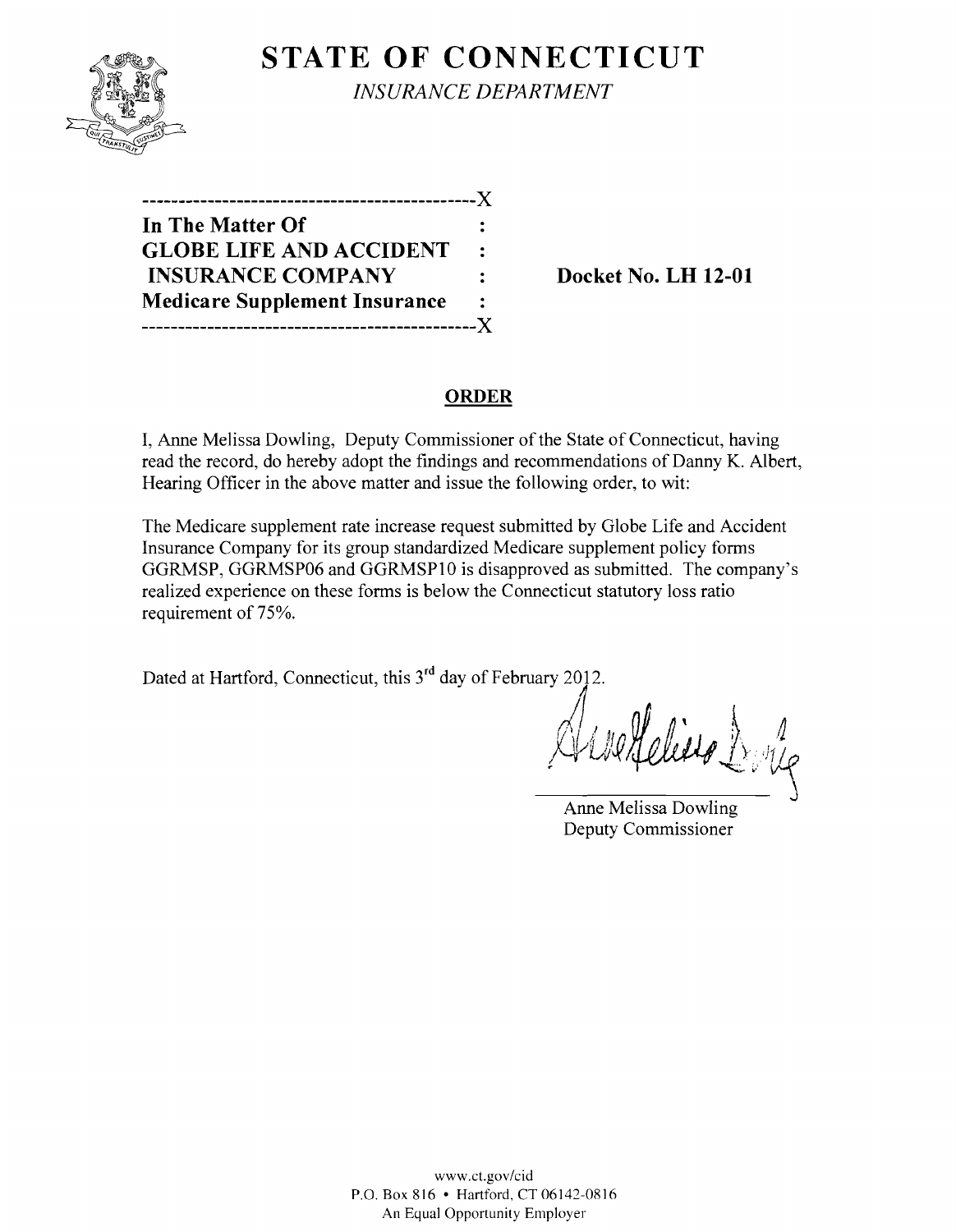

**STATE OF CONNECTICUT** *INSURANCE DEPARTMENT* 

| In The Matter Of:                    |            |
|--------------------------------------|------------|
| <b>GLOBE LIFE AND ACCIDENT</b>       | $\ddot{z}$ |
| <b>INSURANCE COMPANY</b>             |            |
| <b>Medicare Supplement Insurance</b> |            |
| ---------------------------X         |            |

**Docket No. LH 12-01** 

### **PROPOSED FINAL DECISION**

### 1. INTRODUCTION

The Insurance Commissioner of the State of Connecticut is empowered to review rates charged for individual and group Medicare supplement policies sold to any resident of this State who is eligible for Medicare. The source for this regulatory authority is contained in Chapter 700c and Section 38a-495a of the Connecticut General Statutes.

After due notice a hearing was held at the Insurance Department in Hartford on January 18,2012 to consider whether or not the rate increase requested by Globe Life and Accident Insurance Company on its group standardized Medicare supplement business should be approved.

No one from the general public attended the hearing.

No representatives from Globe attended the hearing.

The hearing was conducted in accordance with the requirements of Section 38a-474, Connecticut General Statutes, the Uniform Administrative Procedures Act, Chapter 54 of the Connecticut General Statutes, and the Insurance Department Rules of Practice, Section 38a-8-l et seq. of the Regulations of Connecticut State Agencies.

A Medicare supplement (or Medigap) policy is a private health insurance policy sold on an individual or group basis which provides benefits that are additional to the benefits provided by Medicare. For many years Medicare supplement policies have been highly regulated under both state and federal law to protect the interests of persons eligible for Medicare who depend on these policies to provide additional coverage for the costs of health care.

Effective December 1, 2005, Connecticut amended its program of standardized Medicare supplement policies in accordance with Section 38a-495a of the Connecticut General Statutes, and Sections 38a-495a-l through 38a-495a-2l of the Regulations of Connecticut Agencies. This program, which conforms to federal requirements, provides that all insurers offering Medicare supplement policies for sale in the state must offer the basic "core" package of benefits known as Plan A. Insurers may also offer anyone or more of eleven other plans (Plans B through L).

> www.ct.gov/cid P.O. Box 816 • Hartford, CT 06142-0816 An Equal Opportunity Employer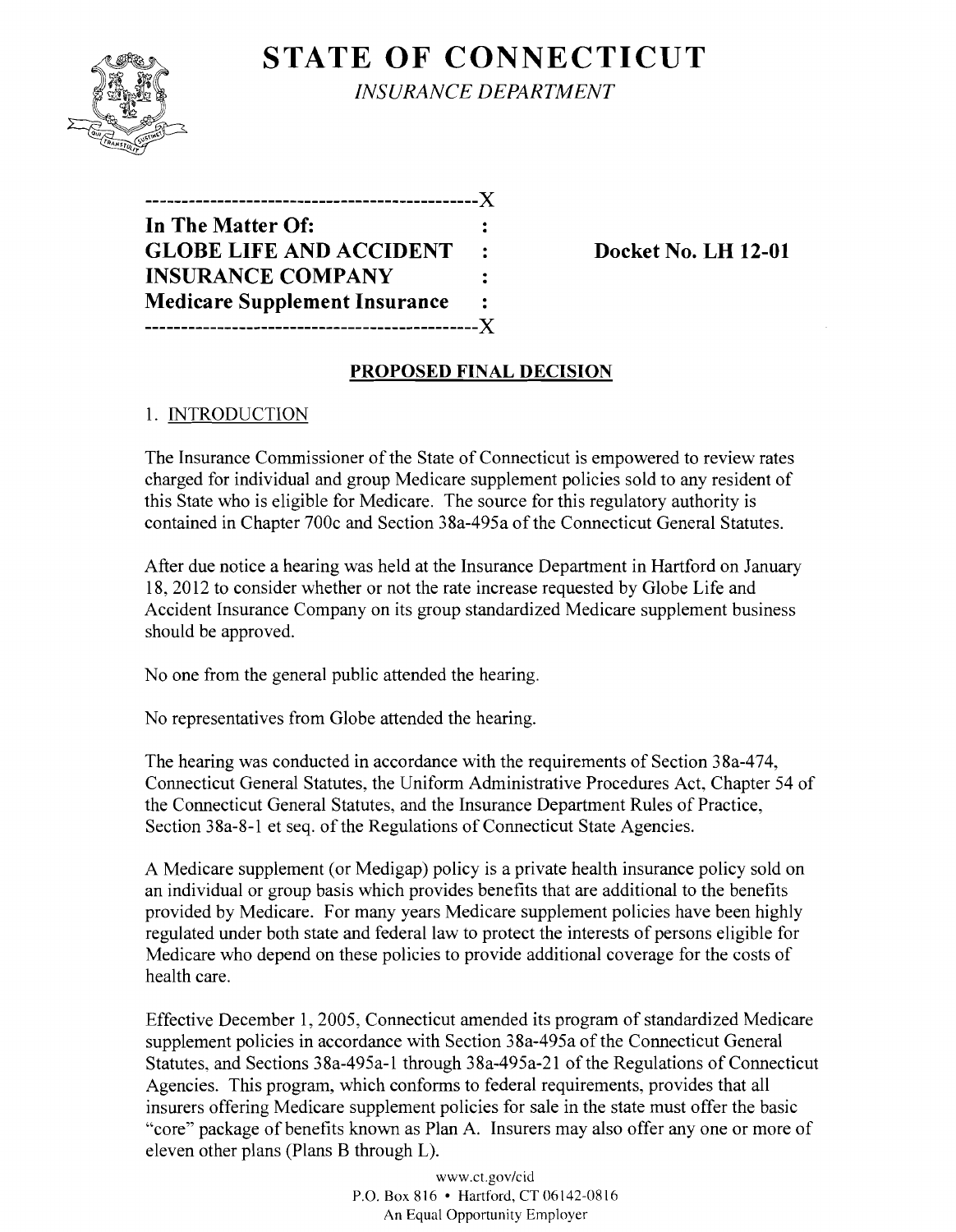Effective January 1,2006, in accordance with Section 38a-495c ofthe Connecticut General Statutes (as amended by Public Act 05-20) premiums for all Medicare supplement policies in the state must use community rating. Rates for Plans A through L must be computed without regard to age, gender, previous claims history or the medical condition of any person covered by a Medicare supplement policy or certificate.

The statute provides that coverage under Plan A through L may not be denied on the basis of age, gender, previous claims history or the medical condition of any covered person. Insurers may exclude benefits for losses incurred within six months from the effective date of coverage based on a pre-existing condition.

Effective October 1, 1998, carriers that offer Plan B or Plan C must make these plans as well as Plan A, available to all persons eligible for Medicare by reason of disability.

Insurers must also make the necessary arrangements to receive notice of all claims paid by Medicare for their insureds so that supplemental benefits can be computed and paid without requiring insureds to file claim forms for such benefits. This process of direct notice and automatic claims payment is commonly referred to as "piggybacking" or "crossover".

Sections 38a-495 and 38a-522 of the Connecticut General Statutes, and Section 38a-495a-l0 ofthe Regulations of Connecticut Agencies, state that individual and group Medicare supplement policies must have anticipated loss ratios of 65% and 75%, respectively. Under Sections 38a-495-7 and 38a-495a-l0 of the Regulations of Connecticut Agencies, filings for rate increases must demonstrate that actual and expected losses in relation to premiums meet these standards, and anticipated loss ratios for the entire future period for which the requested premiums are calculated to provide coverage must be expected to equal or exceed the appropriate loss ratio standard.

Section 38a-473 of the Connecticut General Statutes provides that no insurer may incorporate in its rates for Medicare supplement policies factors for expenses that exceed 150% of the average expense ratio for that insurer's entire written premium for all lines of health insurance for the previous calendar year.

# II. **FINDING OF FACT**

After reviewing the exhibits entered into the record of this proceeding, and utilizing the experience, technical competence and specialized knowledge of the Insurance Department, the undersigned makes the following findings of fact:

1. Globe Life and Accident Insurance Company has requested the following rate increases for group standardized Medicare supplement policy forms GGRMSP, GGRMSP06 and GGRMSPI0:

| Plan         | Increase |
|--------------|----------|
| $\mathsf{A}$ | $10.0\%$ |
| R            | 10.0%    |
| C            | 10.0%    |
| F.           | 10.0%    |